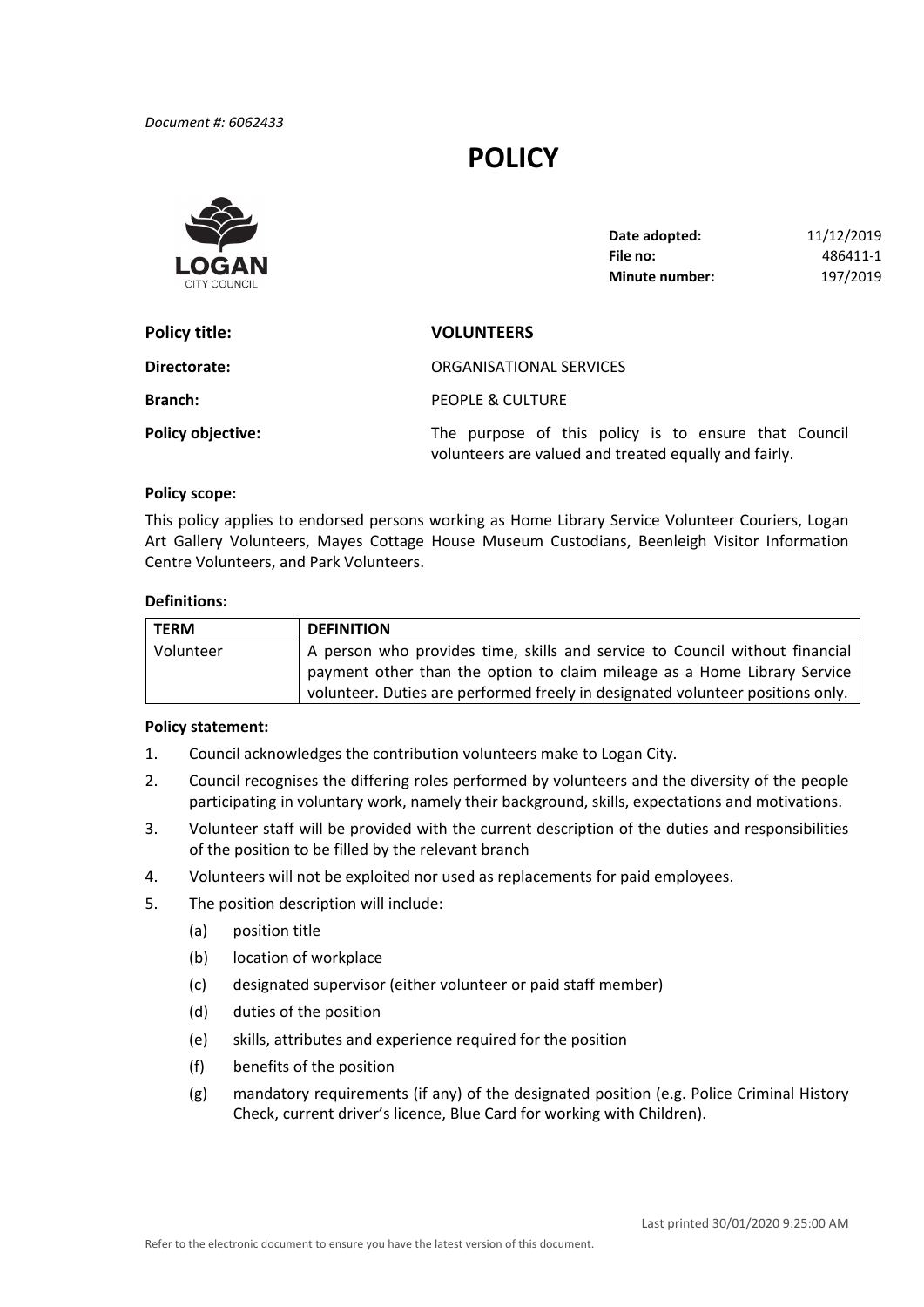- 6. Prior to appointment, all volunteers will be personally interviewed by the branch's representative (volunteer coordinator) of the program for which they apply. The interview will assess the suitability of the applicant to perform the duties of the volunteer position. Those under the age of eighteen years must have the written consent of their parent/guardian. Volunteers must be aged at least 15 years of age. Volunteers will be recruited in accordance with Logan City Council policy without regard to gender, age, race, religion, or other condition.
- 7. On official notification of appointment on Logan City Council letterhead by the relevant branch, newly appointed volunteers will commence volunteer duties following the completion of all relevant paperwork. Volunteers will be provided with a handbook by the responsible branch. All volunteers will receive a briefing on Council's expectations and of their rights and responsibilities as volunteers. This briefing will include mandatory Workplace Health and Safety requirements and Code of Conduct training.
	- (a) Branch representatives (volunteer coordinators) will maintain a confidential register of the volunteer's details. Personal details of the volunteer will not be released to any other person without the prior approval of the volunteer. The register will be housed in a secure location at Logan City Council and marked to indicate its confidentiality. Records kept on Volunteers' personal details to comply with Logan City Council's information privacy policy.
- 8. As volunteers are often the face of Council to Logan's residents and visitors, Council will ensure that all of its volunteers are:
	- (a) treated equally and fairly
	- (b) valued for their input
	- (c) given clearly defined roles
	- (d) provided with training to fulfil their roles eg. role specific training, emergency evacuation training, code of conduct training
	- (e) provided with adequate resources to undertake their designated duties
	- (f) consulted on all matters that substantially affect the performance of their work
	- (g) given the opportunity to contribute to change management through their suggestions
	- (h) given the opportunity to provide feedback to their supervisor
	- (i) provided with the opportunity to discuss any concerns about their treatment by a supervisor or any other Council officer with the relevant program leader.
	- (j) invited to an annual volunteer recognition event arranged and sponsored by Council
	- (k) reimbursed for any approved expenses incurred during the performance of volunteer duties.
- 9. All volunteers will have a volunteer supervisor who is assigned the responsibility and authority to organise, implement and maintain policies and procedures in their area of responsibility. These policies and procedures will be reviewed and updated as necessary to ensure that they conform to Australian National Standards for Volunteers, particularly in respect of workplace health and safety, insurance, supervision and training.
- 10. Volunteers who act contrary to the standards and conditions of their appointment, or act in a way that harms the image of Council will be required to demonstrate how their engagement as a volunteer should be continued.